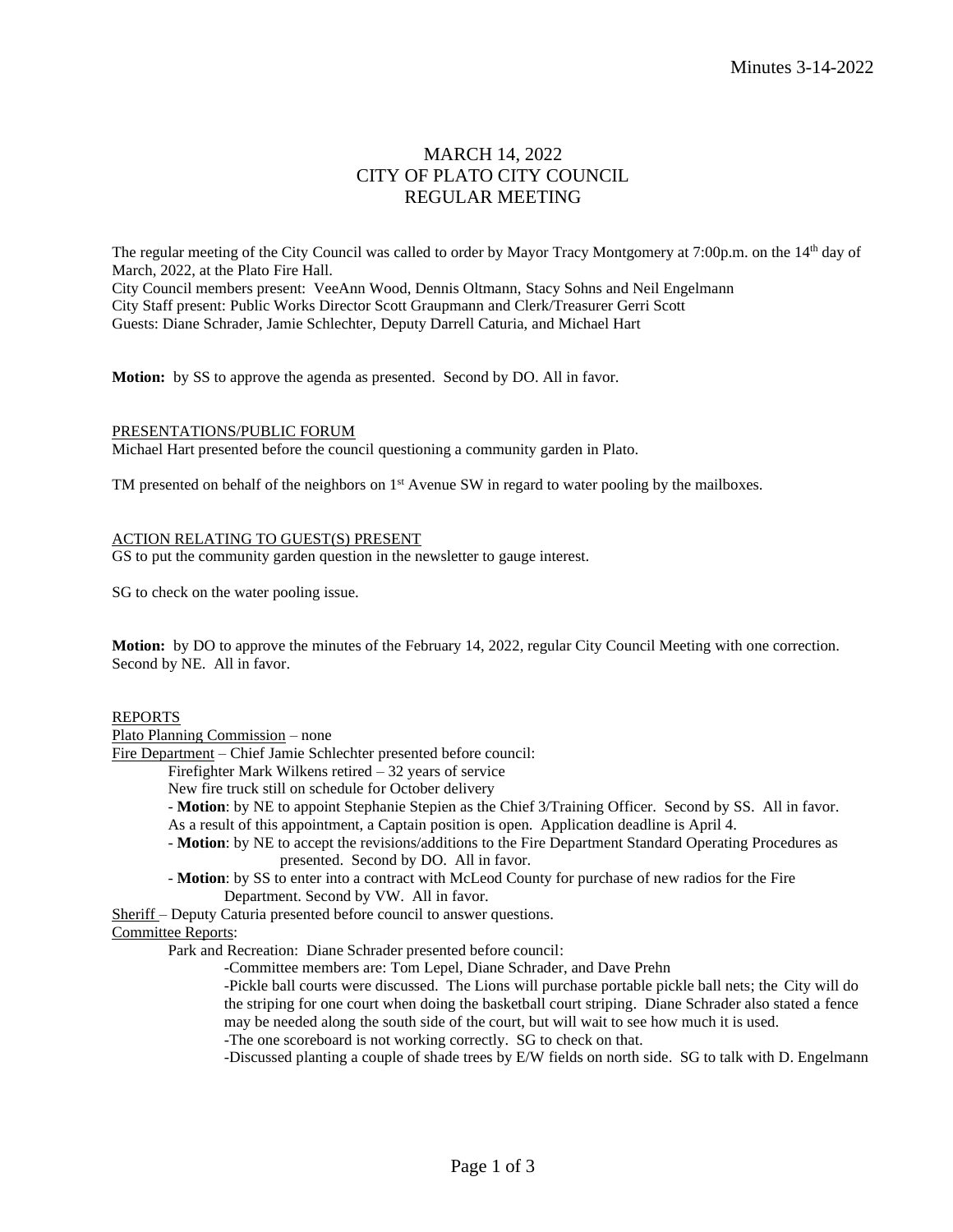Community Hall (short term plan) – The Corian wainscoting in the women's restroom is in process. Cost for product and installation is \$4,269

Plato Baseball Club – SS provided an update. Fox 9 television will be at the June 1 game.

Ordinance Review – TM and GS to discuss new plan

Water Meters – The committee has met with 3 of 4 vendors to date

Liaisons:

Lions – SS stated the Lions will be having a soup and sandwich and garage sale on April 7-8 in the lower level of the community hall.

Fire – NE provided an update from the quarterly business meeting

Treasurers Report – **Motion**: by NE to approve the Treasurer's Report presented. Second by VW. All in favor. Council was provided with a current bank account balance/internal transfer report.

Approve Claims – The following claims were reviewed for payment:

| <b>Check No.</b>            | <b>Date</b>      | <b>Vendor</b> | <b>Name</b>                                       | <b>Amount</b>         |
|-----------------------------|------------------|---------------|---------------------------------------------------|-----------------------|
| 15363                       | 3/14/2022        | 19            | <b>CITY OF GLENCOE</b>                            | \$7,649.21            |
| 15364                       | 3/14/2022        | 67            | <b>LMCIT</b>                                      | \$18,562.00           |
| 15365                       | 3/14/2022        | 80            | MINNESOTA DEPT OF HEALTH                          | \$393.00              |
| 15366                       | 3/14/2022        | 90            | <b>MNSPECT</b>                                    | \$100.00              |
| 15367                       | 3/14/2022        | 92            | PLATO C STORE                                     | \$172.00              |
| 15368                       | 3/14/2022        | 98            | <b>POSTMASTER</b>                                 | \$356.00              |
| 15369                       | 3/14/2022        | 120           | WM MUELLER & SONS INC                             | \$495.00              |
| 15370                       | 3/14/2022        | 504           | MINI BIFF, LLC                                    | \$126.99              |
| 15371                       | 3/14/2022        | 544           | <b>GERALDINE A SCOTT</b>                          | \$909.86              |
| 15372                       | 3/14/2022        | 547           | <b>CENTURYLINK</b>                                | \$329.26              |
| 15373                       | 3/14/2022        | 562           | <b>GLENCOE FLEET SUPPLY</b>                       | \$174.07              |
| 15374                       | 3/14/2022        | 598           | <b>GRAUPMANN SCOTT</b>                            | \$1,452.72            |
| 15375                       | 3/14/2022        | 738           | POTENTIA MN SOLAR FUND 1 LLC                      | \$431.05              |
| 15376                       | 3/14/2022        | 777           | TOSHIBA BUSINESS SOLUTIONS USA                    | \$75.02               |
| 15377                       | 3/14/2022        | 789           | VADIM MUNICIPAL SOFTWARE INC                      | \$2,071.81            |
| 15378                       | 3/14/2022        | 799           | PINSKE EDGE INC                                   | \$4,269.00            |
| FIRE DEPARTMENT:            |                  |               |                                                   |                       |
| 4157                        | 3/14/2022        | 92            | PLATO C STORE                                     | \$170.59              |
| 4158                        | 3/14/2022        | 453           | <b>CITY OF PLATO</b>                              | \$157.00              |
| 4159                        | 3/14/2022        | 468           | <b>HOME SOLUTIONS</b>                             | \$824.99              |
| 4160                        | 3/14/2022        | 606           | CENTRAL MN FF REGIONAL ASSOC                      | \$100.00              |
| <b>INTERIM CLAIMS PAID:</b> |                  |               |                                                   |                       |
| 15355                       | 2/28/2022        | 79            | <b>CENTERPOINT ENERGY</b>                         | \$945.30              |
| 15356                       | 2/28/2022        | 88            | <b>XCEL ENERGY</b>                                | \$39.35               |
| 15357                       | 2/28/2022        | 92            | PLATO C STORE                                     | \$281.86              |
| 15358                       | 2/28/2022        | 239           | <b>MCLEOD CO-OP POWER</b>                         | \$104.06              |
| 15359                       | 2/28/2022        | 544           | <b>GERALDINE A SCOTT</b>                          | \$1,421.31            |
| 15360                       | 2/28/2022        | 598           | <b>GRAUPMANN SCOTT</b>                            | \$1,452.72            |
| 15361                       | 2/28/2022        | 732           | <b>VISA</b>                                       | \$236.25              |
| 15362                       | 2/28/2022        | 777           | TOSHIBA BUSINESS SOLUTIONS USA                    | \$75.02<br>\$1,442.16 |
|                             | 3/2022           |               | US Treasury (online) February payroll tax deposit |                       |
|                             | 2/2022           |               | PERA contribution (online) for 2/1-15/22payroll   | \$527.56              |
|                             | 3/2022           |               | PERA contribution (online) for 2/16-28/22 payroll | \$422.39              |
|                             | FIRE DEPARTMENT: |               |                                                   |                       |
| 4150                        | 2/28/2022        | 79            | <b>CENTERPOINT ENERGY</b>                         | \$496.13              |
| 4151                        | 2/28/2022        | 146           | MICHAEL EGGERS                                    | \$204.55              |
| 4152                        | 2/28/2022        | 164           | <b>CARQUEST AUTO PARTS</b>                        | \$175.55              |
| 4153                        | 2/28/2022        | 468           | HOME SOLUTIONS                                    | \$885.83 Voided       |
| 4154                        | 2/28/2022        | 562           | <b>GLENCOE FLEET SUPPLY</b>                       | \$93.31               |
| 4155                        | 2/28/2022        | 587           | <b>GOULD'S DIAMOND &amp; JEWELRY</b>              | \$1,122.72            |
| 4156                        | 2/28/2022        | 590           | MN STATE FIRE CHIEFS ASSOC                        | \$340.00              |